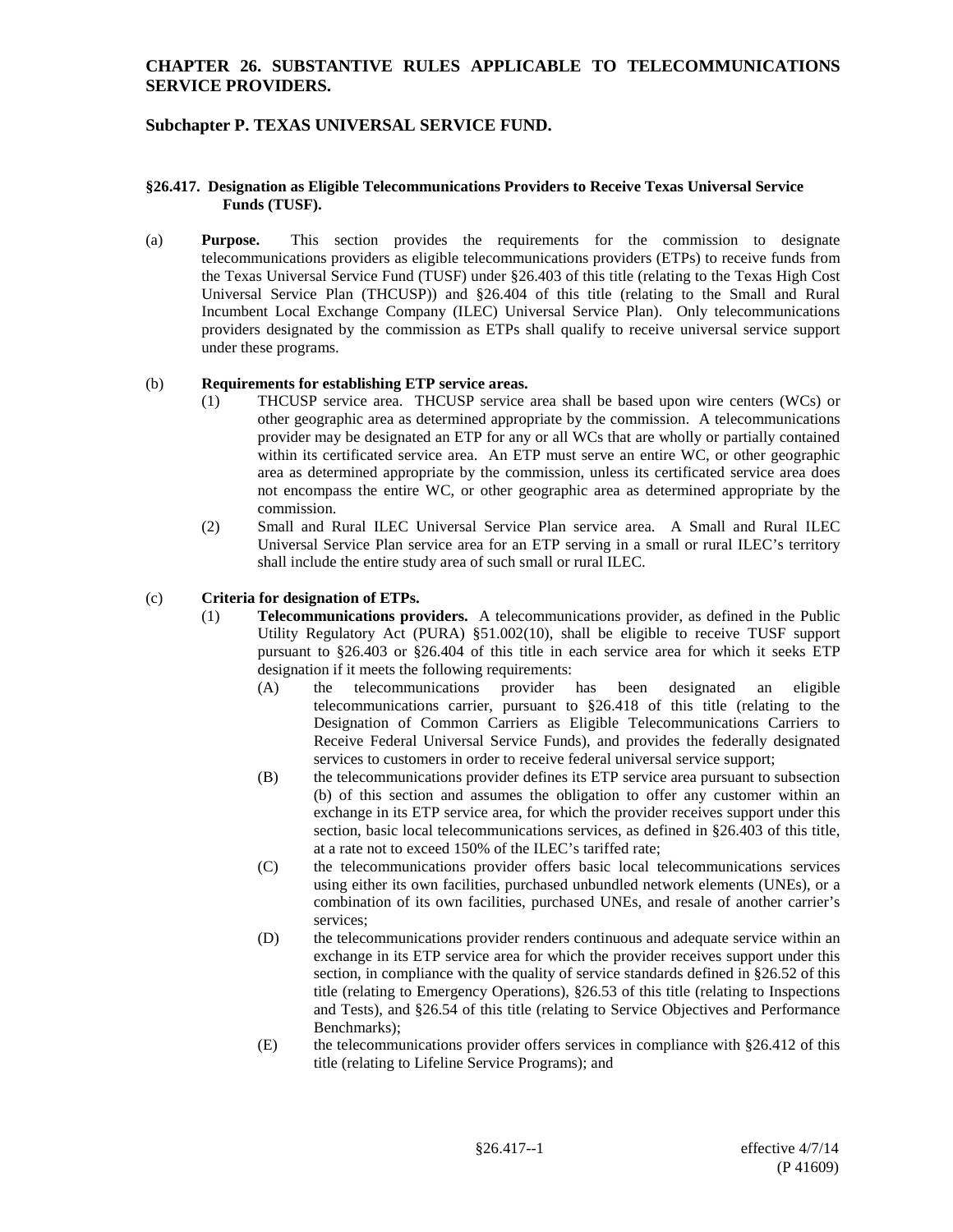## **Subchapter P. TEXAS UNIVERSAL SERVICE FUND.**

- (F) the telecommunications provider advertises the availability of, and charges for, supported services using media of general distribution.
- (2) **ILECs**. If the telecommunications provider is an ILEC, as defined in PURA §51.002(10), it shall be eligible to receive TUSF support pursuant to §26.403 of this title in each service area for which it seeks ETP designation if it meets the requirements of paragraph (1) of this subsection and the following requirements:
	- (A) If the ILEC is regulated pursuant to the Public Utility Regulatory Act (PURA) Chapter 58 or 59 it shall either:
		- (i) reduce rates for services determined appropriate by the commission to an amount equal to its THCUSP support amount; or
		- (ii) provide a statement that it agrees to a reduction of its THCUSP support amount equal to its CCL, RIC and intraLATA toll revenues.
	- (B) If the ILEC is not regulated pursuant to PURA Chapter 58 or 59 it shall reduce its rates for services determined appropriate by the commission by an amount equal to its THCUSP support amount.
	- (C) Any reductions in switched access service rates for ILECs with more than 125,000 access lines in service in this state on December 31, 1998, that are made in accordance with this section shall be proportional, based on equivalent minutes of use, to reductions in intraLATA toll rates, and those reductions shall be offset by equal disbursements from the universal service fund under PURA §56.021(1). This subparagraph expires August 31, 2007.

#### (d) **Designation of more than one ETP.**

- (1) In areas not served by small or rural ILECs, as defined in §26.404(b) of this title, the commission may designate, upon application, more than one ETP in an ETP service area so long as each additional provider meets the requirements of subsection (c) of this section.
- (2) In areas served by small or rural ILECs as defined in §26.404(b) of this title, the commission may designate additional ETPs if the commission finds that the designation is in the public interest.

#### (e) **Proceedings to designate telecommunications providers as ETPs.**

- (1) At any time, a telecommunications provider may seek commission approval to be designated an ETP for a requested service area.
- (2) In order to receive support under §26.403 or §26.404 of this title for exchanges purchased from an unaffiliated provider, the acquiring ETP shall file an application, within 30 days after the date of the purchase, to amend its ETP service area to include those geographic areas in the purchased exchanges that are eligible for support.
- (3) If an ETP receiving support under §26.403 or §26.404 of this title sells an exchange to an unaffiliated provider, it shall file an application, within 30 days after the date of the sale, to amend its ETP designation to exclude, from its designated service area, those exchanges for which it was receiving support.

### (f) **Requirements for application for ETP designation and commission processing of application.**

#### (1) **Requirements for notice and contents of application for ETP designation.**

(A) Notice of application. Notice shall be published in the *Texas Register.* The presiding officer may require additional notice. Unless otherwise required by the presiding officer or by law, the notice shall include at a minimum a description of the service area for which the applicant seeks designation, the proposed effective date of the designation, and the following language: "Persons who wish to comment on this application should notify the Public Utility Commission by (specified date, ten days before the proposed effective date). Requests for further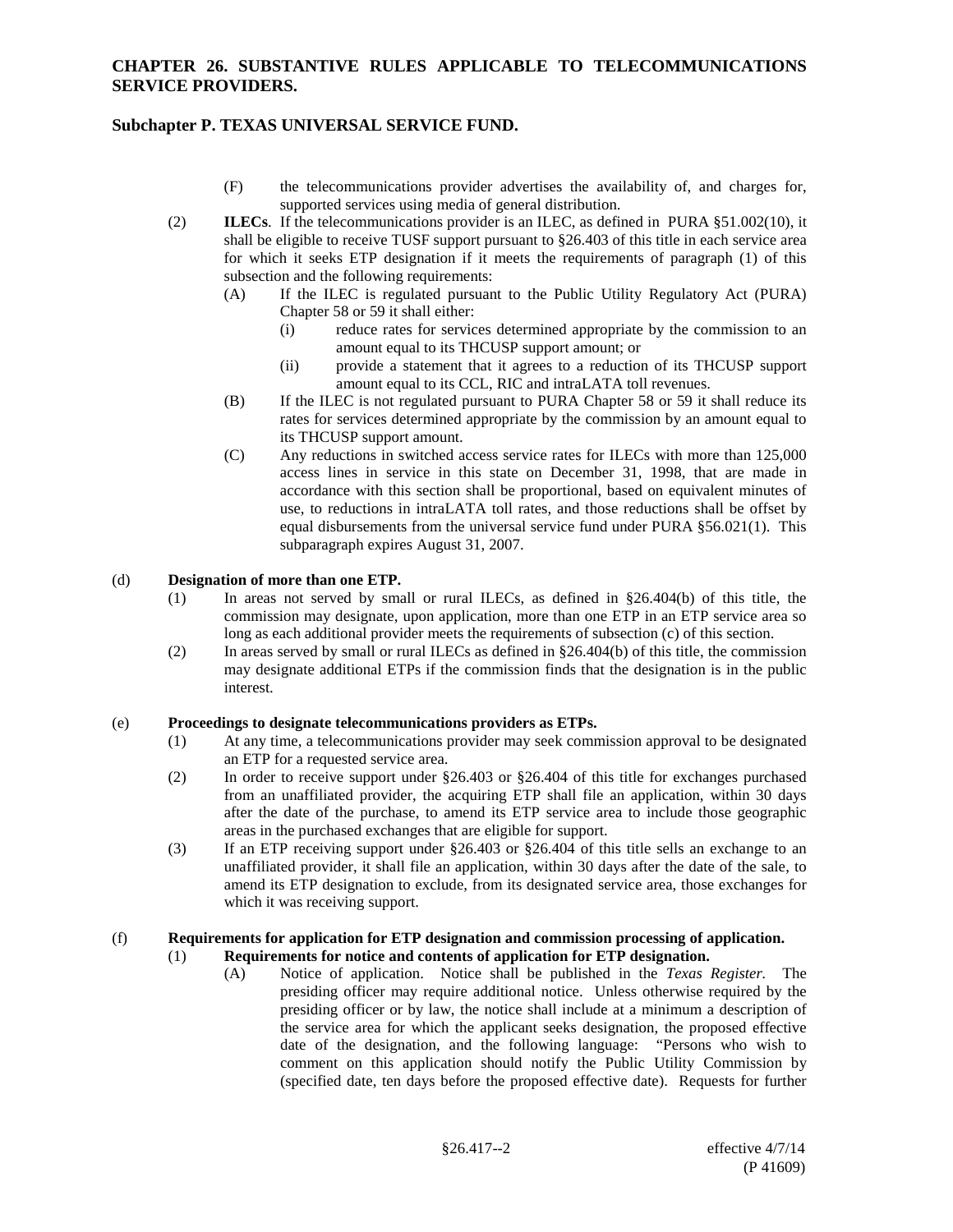## **Subchapter P. TEXAS UNIVERSAL SERVICE FUND.**

information should be mailed to the Public Utility Commission of Texas, P.O. Box 13326, Austin, Texas 78711-3326, or you may call the Public Utility Commission's Customer Protection Division at (512) 936-7120 or (888) 782-8477. Hearing- and speech-impaired individuals with text telephones (TTY) may contact the commission at (512) 936-7136, or use Relay Texas (800) 735-2989 to reach the commission's toll free number (888) 782-8477."

- (B) Contents of application. A telecommunications provider seeking to be designated as an ETP for a high cost service area in this state shall file with the commission an application complying with the requirements of this section. In addition to copies required by other commission rules, one copy of the application shall be delivered to the commission staff and one copy shall be delivered to the Office of Public Utility Counsel.
	- (i) Telecommunications providers.The application shall:
		- (I) show that the applicant is a telecommunications provider as defined in PURA §51.002(10);
		- (II) show that the applicant has been designated by the commission as a telecommunications provider eligible for federal universal service support and show that the applicant offers federally supported services to customers pursuant to the terms of 47 United States Code §214(e) (relating to Provision of Universal Service) in order to receive federal universal service support;
		- (III) specify the THCUSP or small and rural ILEC service area in which the applicant proposes to be an ETP, show that the applicant offers each of the designated services, as defined in §26.403 of this title, throughout the THCUSP or small and rural ILEC service area for which it seeks an ETP designation, and show that the applicant assumes the obligation to offer the services, as defined in §26.403 of this title, to any customer in the THCUSP or small and rural ILEC service area for which it seeks ETP designation;
		- (IV) show that the applicant does not offer the designated services, as defined in §26.403 of this title, solely through total service resale;
		- (V) show that the applicant renders continuous and adequate service within the area or areas, for which it seeks designation as an ETP, in compliance with the quality of service standards defined in §§26.52, 26.53, and 26.54 of this title;
		- (VI) show that the applicant offers Lifeline and Link Up services in compliance with §26.412 of this title;
		- (VII) show that the applicant advertises the availability of and charges for designated services, as defined in §26.403 of this title, using media of general distribution;
		- (VIII) a statement detailing the method and content of the notice the applicant has provided or intends to provide to the public regarding the application and a brief statement explaining why the notice proposal is reasonable and that the notice proposal complies with applicable law;
		- (IX) provide a copy of the text of the notice;
		- (X) state the proposed effective date of the designation; and (XI) provide any other information which the applica
		- provide any other information which the applicant wants considered in connection with the commission's review of its application.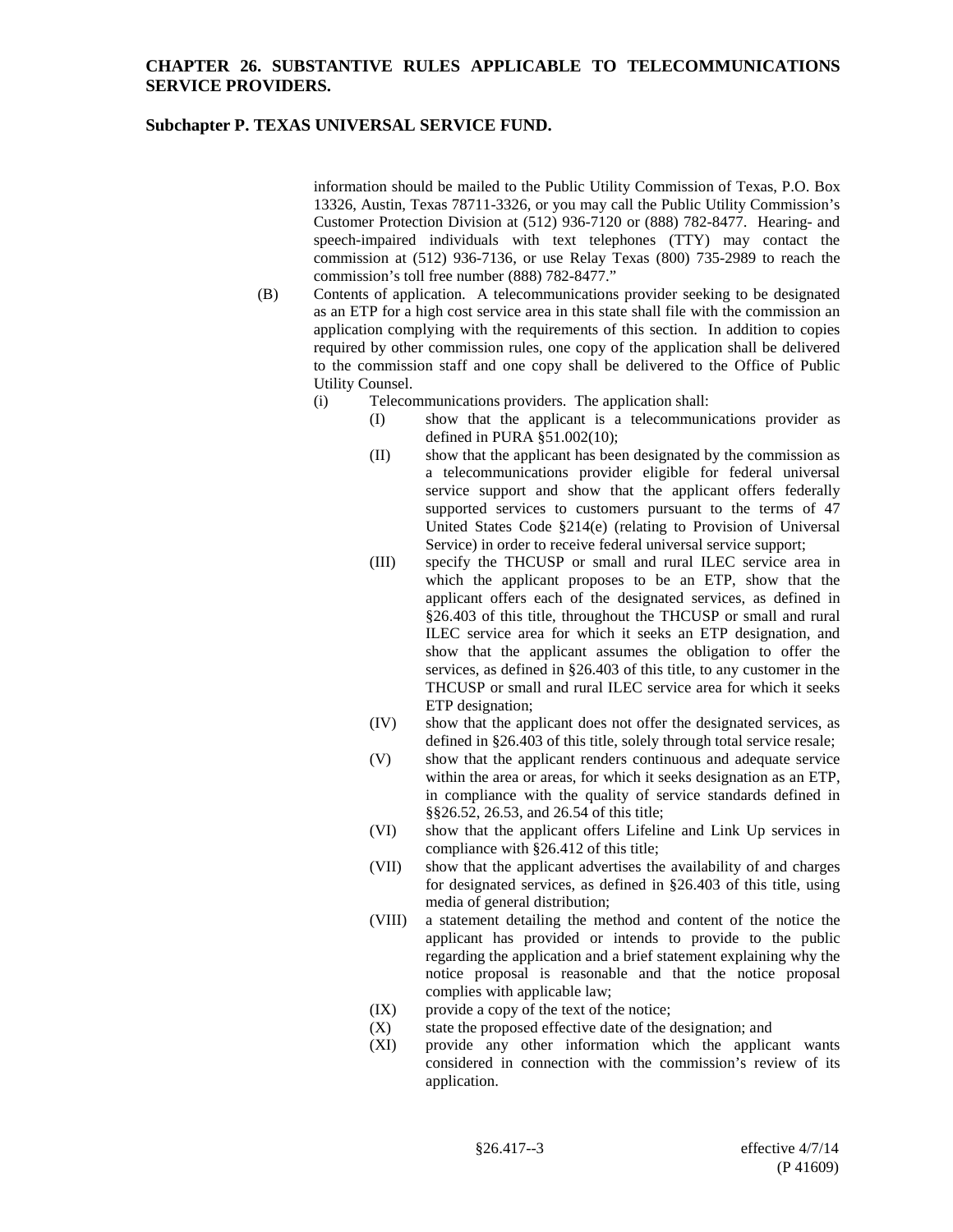## **Subchapter P. TEXAS UNIVERSAL SERVICE FUND.**

(ii) ILECs.If the applicant is an ILEC, in addition to the requirements of clause (i) of this subparagraph, the application shall show compliance with the requirements of subsection  $(c)(2)$  of this section.

### (2) **Commission processing of application.**

- (A) Administrative review. An application considered under this section may be reviewed administratively unless the telecommunications provider requests the application be docketed or the presiding officer, for good cause, determines at any point during the review that the application should be docketed.
	- (i) The effective date of the ETP designation shall be no earlier than 30 days after the filing date of the application or 30 days after notice is completed, whichever is later.
	- (ii) The application shall be examined for sufficiency. If the presiding officer concludes that material deficiencies exist in the application, the applicant shall be notified within ten working days of the filing date of the specific deficiency in its application. The earliest possible effective date of the application shall be no less than 30 days after the filing of a sufficient application with substantially complete information as required by the presiding officer. Thereafter, any deadlines shall be determined from the 30th day after the filing of the sufficient application and information or from the effective date if the presiding officer extends that date.
	- (iii) While the application is being administratively reviewed, the commission staff and the staff of the Office of Public Utility Counsel may submit requests for information to the applicant. Three copies of all answers to such requests for information shall be provided to the commission staff and the Office of Public Utility Counsel within ten days after receipt of the request by the applicant.
	- (iv) No later than 20 days after the filing date of the application or the completion of notice, whichever is later, interested persons may provide written comments or recommendations concerning the application to the commission staff. The commission staff shall and the Office of Public Utility Counsel may file with the presiding officer written comments or recommendations regarding the application.
	- (v) No later than 35 days after the proposed effective date of the application, the presiding officer shall issue an order approving, denying, or docketing the application.
- (B) Approval or denial of application. The application shall be approved by the presiding officer if it meets the following requirements.
	- (i) The provision of service constitutes basic local telecommunications service as defined in §26.403 of this title.
	- (ii) Notice was provided as required by this section.
	- (iii) The applicant has met the requirements contained in subsection (c) of this section.
	- (iv) The ETP designation is consistent with the public interest in a technologically advanced telecommunications system and consistent with the preservation of universal service.
- (C) Docketing. If, based on the administrative review, the presiding officer determines that one or more of the requirements have not been met, the presiding officer shall docket the application. The requirements of subsection (c) of this section may not be waived.
- (D) Review of the application after docketing. If the application is docketed, the effective date of the application shall be automatically suspended to a date 120 days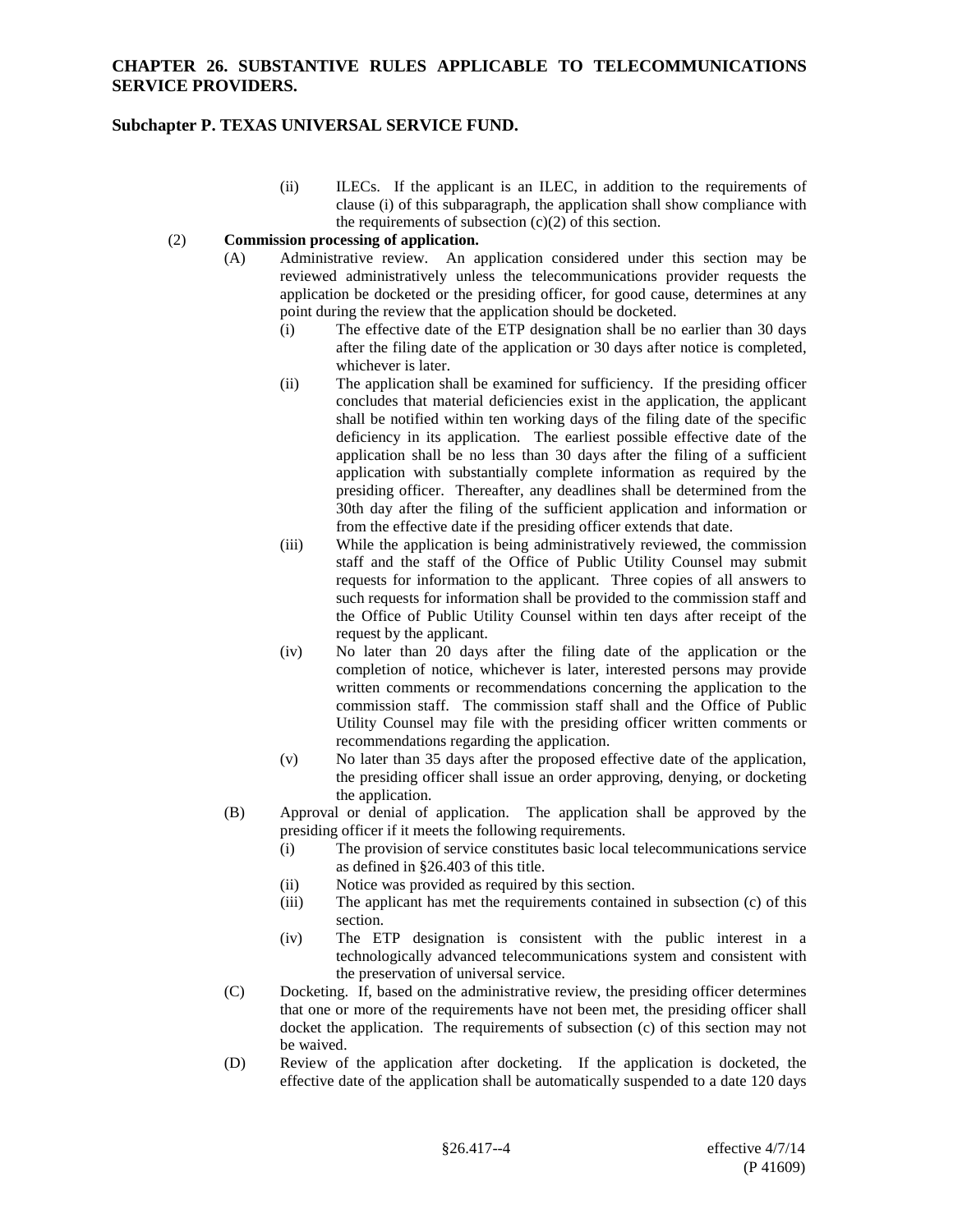# **Subchapter P. TEXAS UNIVERSAL SERVICE FUND.**

after the applicant has filed all of its direct testimony and exhibits, or 155 days after the proposed effective date, whichever is later. Three copies of all answers to

requests for information shall be filed with the commission within ten days after receipt of the request. Affected persons may move to intervene in the docket, and a hearing on the merits shall be scheduled. A hearing on the merits shall be limited to issues of eligibility. The application shall be processed in accordance with the commission's rules applicable to docketed cases.

- (g) **Relinquishment of ETP designation.** A telecommunications provider may seek to relinquish its ETP designation.
	- (1) **Area served by more than one ETP.** The commission shall permit a telecommunications provider to relinquish its ETP designation in any area served by more than one ETP upon:
		- (A) written notification not less than 90 days prior to the proposed effective date of the relinquishment;
		- (B) determination by the commission that the remaining ETP or ETPs can provide basic local service to the relinquishing telecommunications provider's customers; and
		- (C) determination by the commission that sufficient notice of relinquishment has been provided to permit the purchase or construction of adequate facilities by any remaining ETP or ETPs.
	- (2) **Area where the relinquishing telecommunications provider is the sole ETP.** In areas where the relinquishing telecommunications provider is the only ETP, the commission may permit it to relinquish its ETP designation upon:
		- (A) written notification that the telecommunications provider seeks to relinquish its ETP designation; and
		- (B) commission designation of a new ETP for the service area or areas through the auction procedure provided in subsection (h) of this section.
	- (3) **Relinquishment for non-compliance.** The TUSF administrator shall notify the commission when the TUSF administrator is aware that an ETP is not in compliance with the requirements of subsection (c) of this section.
		- (A) The commission shall revoke the ETP designation of any telecommunications provider determined not to be in compliance with subsection (c) of this section.
		- (B) The commission may revoke a portion of the ETP designation of any telecommunications provider determined not to be in compliance with the quality of service standards defined in §§26.52, 26.53, and 26.54 of this title, in that portion of its ETP service area.
- (h) **Auction procedure for replacing the sole ETP in an area.** In areas where a telecommunications provider is the sole ETP and seeks to relinquish its ETP designation, the commission shall initiate an auction procedure to designate another ETP. The auction procedure will use a competitive, sealed bid, single-round process to select a telecommunications provider meeting the requirements of subsection (f)(1) of this section that will provide basic local telecommunications service at the lowest cost.
	- (1) **Announcement of auction.** Within 30 days of receiving a request from the last ETP in a service area to relinquish its designation, the commission shall provide notice in the *Texas Register* of the auction. The announcement shall at minimum detail the geographic location of the service area, the total number of access lines served, the forward-looking economic cost computed pursuant to §26.403 of this title, of providing basic local telecommunications service and the other services included in the benchmark calculation, existing tariffed rates, bidding deadlines, and bidding procedure.